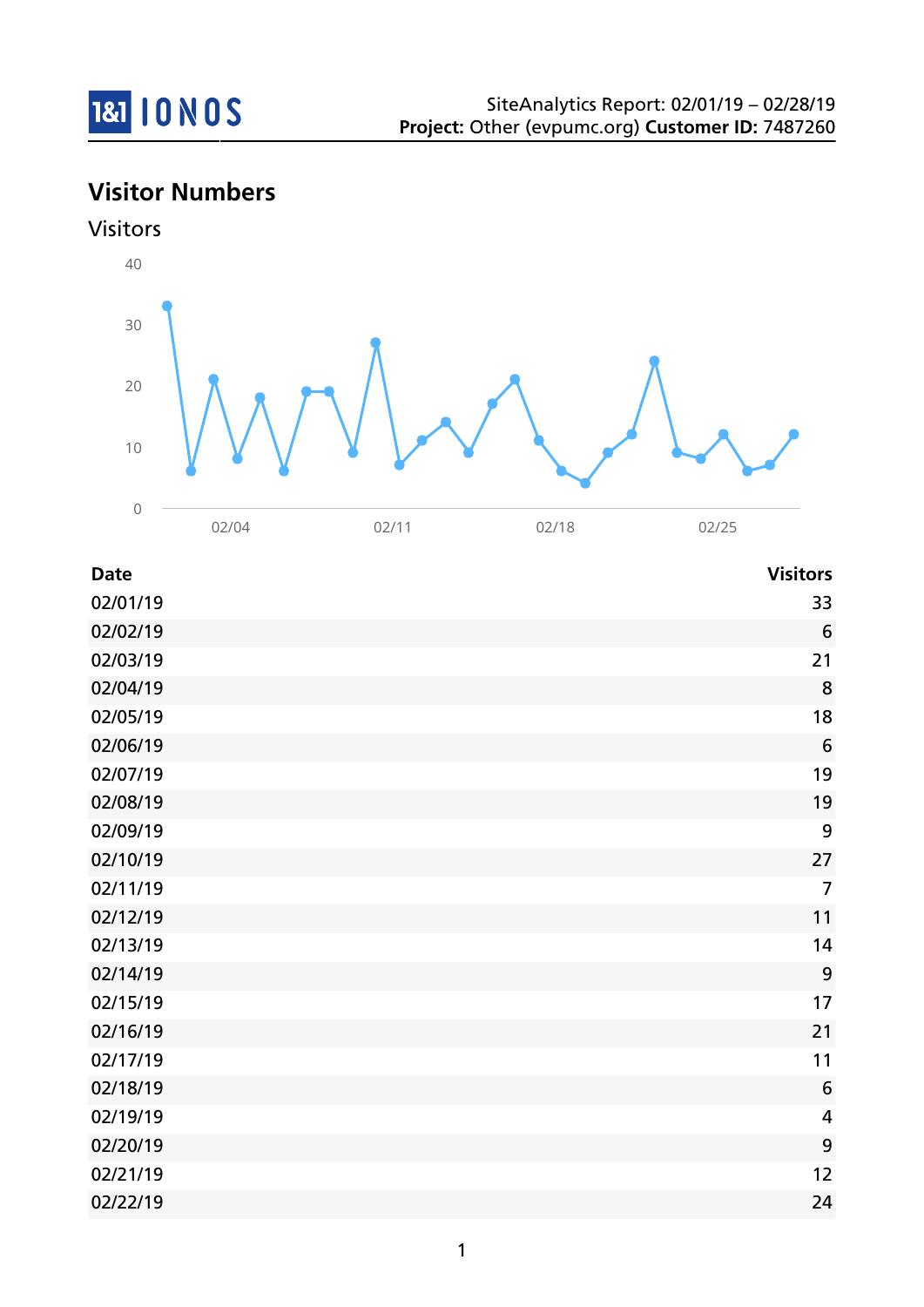# 181 10 NOS

| <b>Date</b>  | <b>Visitors</b> |
|--------------|-----------------|
| 02/23/19     | 9               |
| 02/24/19     | 8               |
| 02/25/19     | 12              |
| 02/26/19     | 6               |
| 02/27/19     | $\overline{7}$  |
| 02/28/19     | 12              |
| <b>Total</b> | 365             |

### Sessions



| <b>Date</b> | <b>Sessions</b> |
|-------------|-----------------|
| 02/01/19    | 33              |
| 02/02/19    | 6               |
| 02/03/19    | 22              |
| 02/04/19    | 8               |
| 02/05/19    | 18              |
| 02/06/19    | $6\phantom{1}6$ |
| 02/07/19    | 34              |
| 02/08/19    | 22              |
| 02/09/19    | 10              |
| 02/10/19    | 27              |
| 02/11/19    | $\overline{7}$  |
| 02/12/19    | 17              |
| 02/13/19    | 15              |
| 02/14/19    | 11              |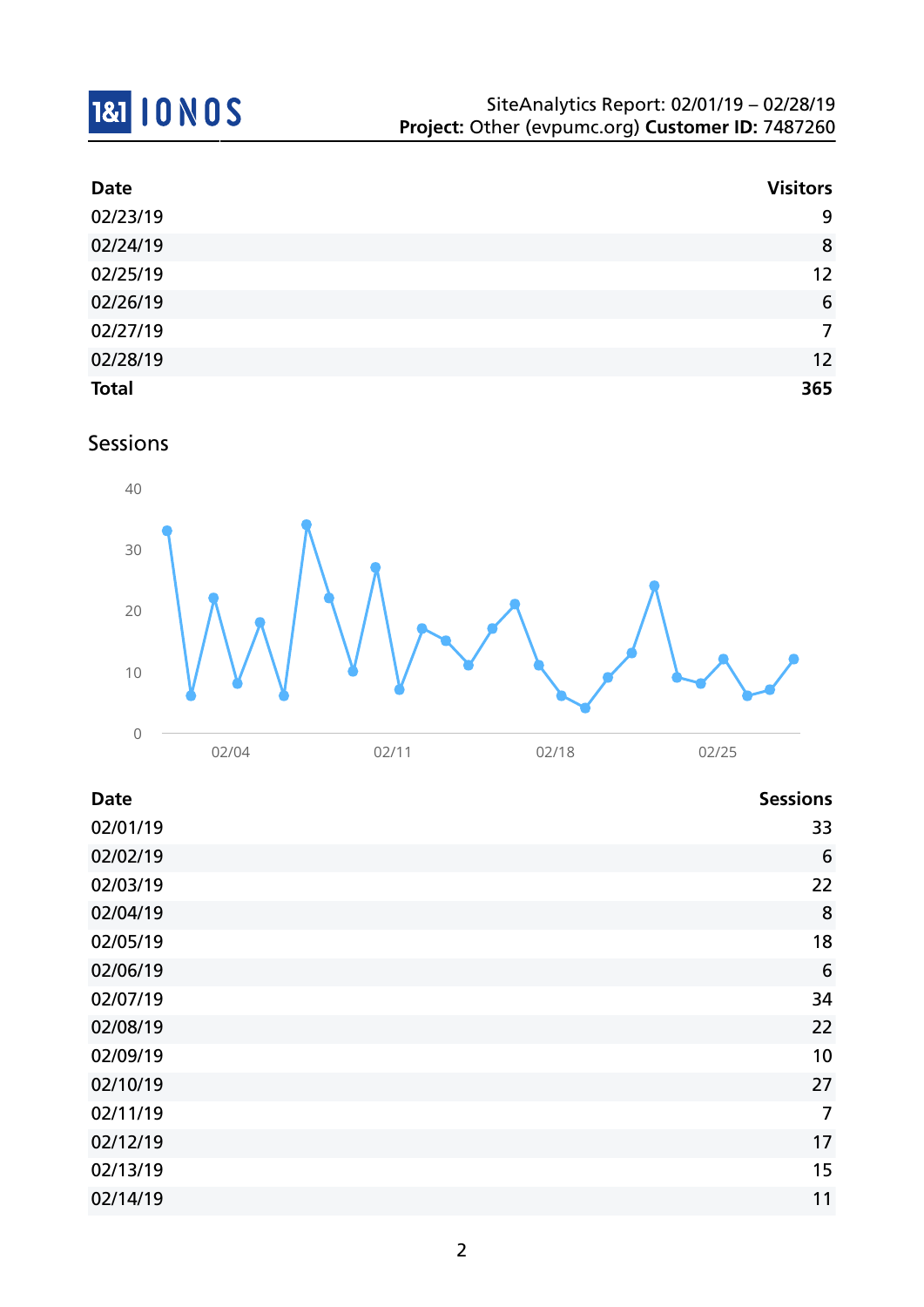

| <b>Date</b>  | <b>Sessions</b> |
|--------------|-----------------|
| 02/15/19     | 17              |
| 02/16/19     | 21              |
| 02/17/19     | 11              |
| 02/18/19     | 6               |
| 02/19/19     | $\overline{4}$  |
| 02/20/19     | 9               |
| 02/21/19     | 13              |
| 02/22/19     | 24              |
| 02/23/19     | 9               |
| 02/24/19     | 8               |
| 02/25/19     | 12              |
| 02/26/19     | 6               |
| 02/27/19     | $\overline{7}$  |
| 02/28/19     | 12              |
| <b>Total</b> | 395             |

### Search Engine Robots



| <b>Search Engine Robots</b> | <b>Sessions</b> | Percentage |
|-----------------------------|-----------------|------------|
| bingbot/2.0                 | 209             | 40.82%     |
| Baiduspider/2.0             | 71              | 13.87%     |
| panscient.com               | 37              | 7.23%      |
| Googlebot-Mobile            | 31              | 6.05%      |
| 360Spider                   | 29              | 5.66%      |
| Sogou web spider/4.0        | 27              | 5.27%      |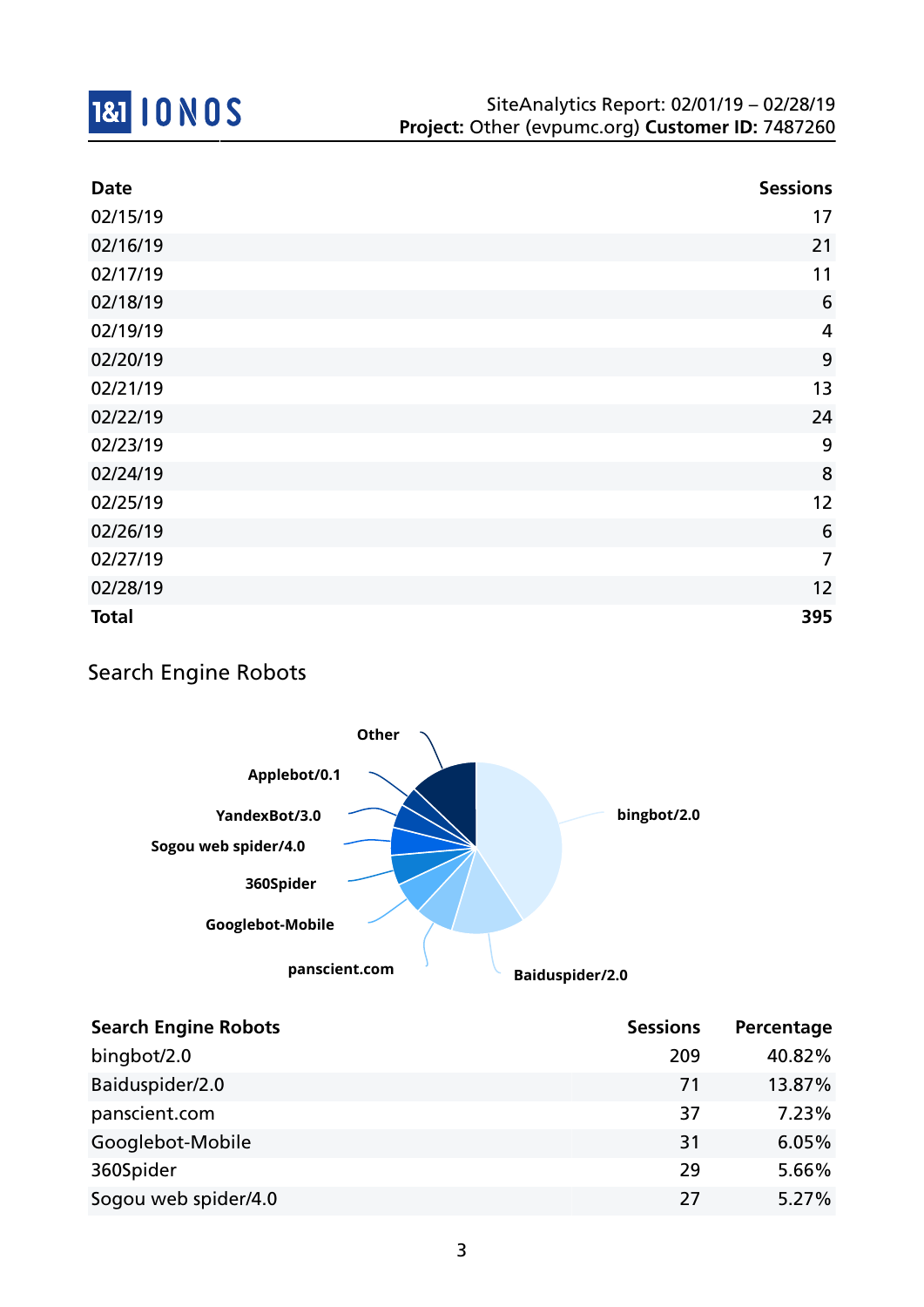

| <b>Search Engine Robots</b> | <b>Sessions</b> | Percentage |
|-----------------------------|-----------------|------------|
| YandexBot/3.0               | 23              | 4.49%      |
| Applebot/0.1                | 19              | 3.71%      |
| Crawler4j                   | 13              | 2.54%      |
| Googlebot/2.1               | 11              | 2.15%      |
| SeznamBot/3.2               | 11              | 2.15%      |
| Exabot/3.0                  | 6               | 1.17%      |
| MJ12bot/v1.4.8              | 6               | 1.17%      |
| DotBot/1.1                  | 5               | 0.98%      |
| DuckDuckGo-Favicons-Bot/1.0 | 4               | 0.78%      |
| WikiDo/1.1                  | 4               | 0.78%      |
| Uptimebot/1.0               | $\overline{2}$  | 0.39%      |
| KomodiaBot/1.0              | 1               | 0.20%      |
| MJ12bot/v1.4.7              | 1               | 0.20%      |
| Mail.RU_Bot/Robots/2.0      | 1               | 0.20%      |
| Yahoo! Slurp                | 1               | 0.20%      |
| <b>Total</b>                | 512             | 100.00%    |

# **Page Analysis**

### Most Frequently Visited Pages



| Pages         | <b>Sessions</b> | Percentage |
|---------------|-----------------|------------|
| /Default.htm  | 316             | 52.58%     |
| /Elim.htm     | 33              | 5.49%      |
| /Sermons.htm  | 32              | $5.32\%$   |
| /Announce.htm | 31              | 5.16%      |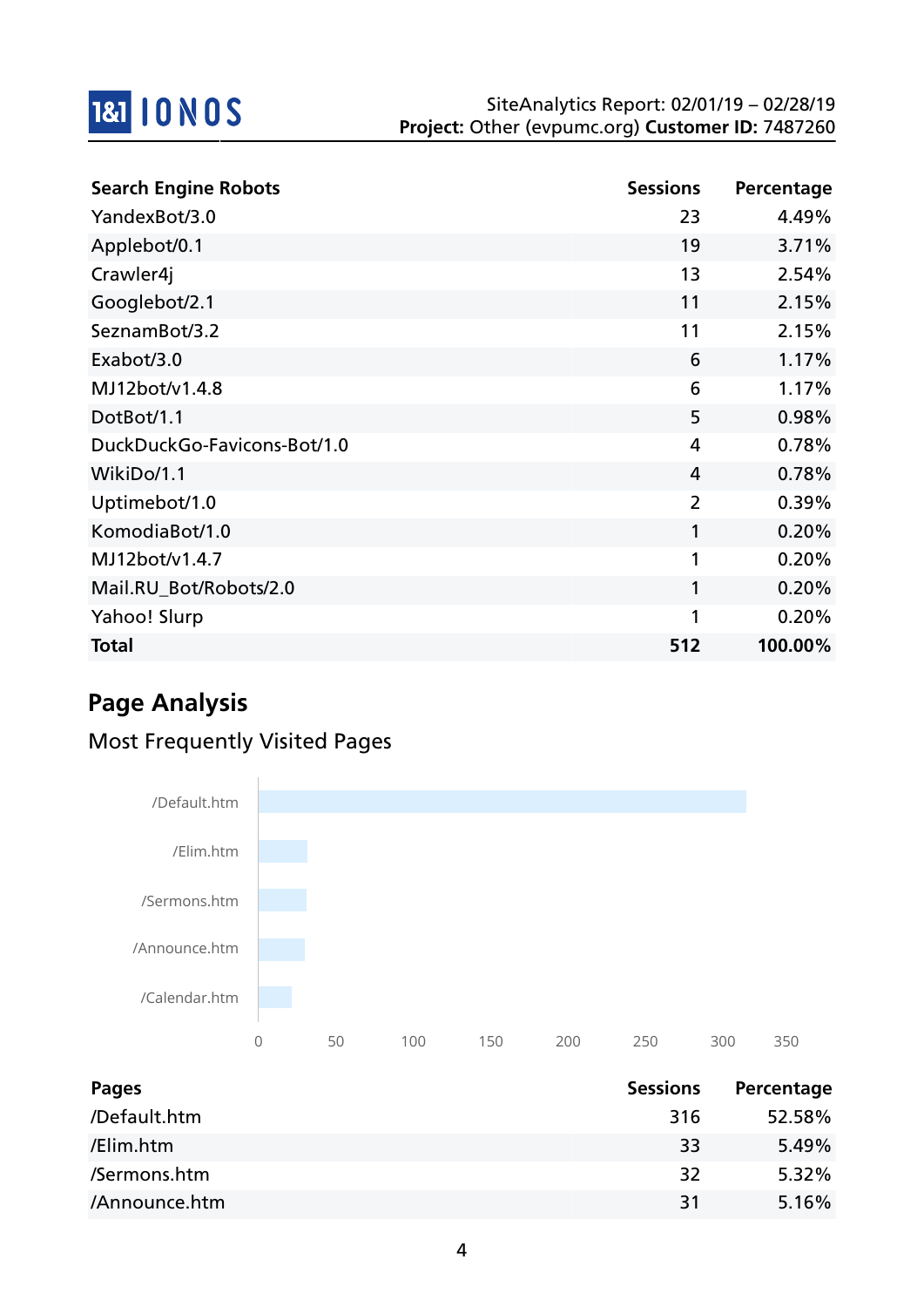

| <b>Pages</b>             | <b>Sessions</b> | Percentage |
|--------------------------|-----------------|------------|
| /Calendar.htm            | 22              | 3.66%      |
| /Believe.htm             | 19              | 3.16%      |
| /St_Johns.htm            | 18              | 3.00%      |
| /web_links.htm           | 18              | 3.00%      |
| /M-Statement.htm         | 16              | 2.66%      |
| /Stats.htm               | 16              | 2.66%      |
| /NewsLetterIdx.htm       | 15              | 2.50%      |
| <b>Morship.htm</b>       | 15              | 2.50%      |
| /Elim-HISTORY.htm        | 8               | 1.33%      |
| /CalendarOld.htm         | 6               | 1.00%      |
| /Elim_M-Statement.htm    | 5               | 0.83%      |
| /StJohns_M-Statement.htm | 5               | 0.83%      |
| /St_Johns-HISTORY.htm    | 5               | 0.83%      |
| /missions.htm            | 5               | 0.83%      |
| /valley_views0813.htm    | $\overline{4}$  | 0.67%      |
| /valley_views0913.htm    | $\overline{4}$  | 0.67%      |
| /valley_views1013.htm    | 3               | 0.50%      |
| /valley_views1113.htm    | 3               | 0.50%      |
| /Ann012614.htm           | 1               | 0.17%      |
| /Announce102608.htm      | 1               | 0.17%      |
| <b>Total</b>             | 601             | 100.00%    |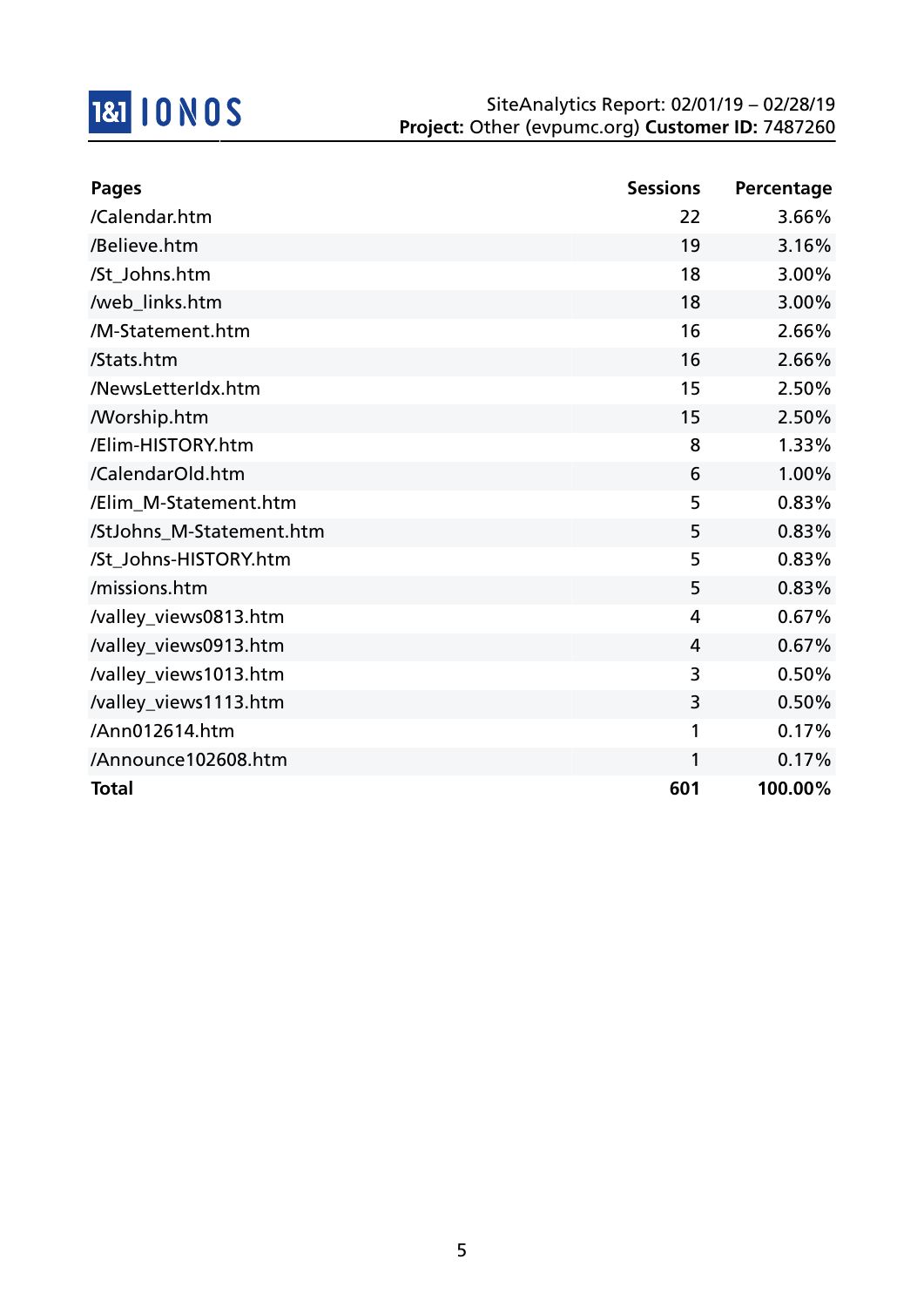

### Keywords



### **Keywords Sessions** st. Johns UMC Allenwood PA 8



### Referring Pages



| <b>Pages</b>               | <b>Sessions</b> |
|----------------------------|-----------------|
| https://www.google.com/    | 23              |
| http://burger-imperia.com/ | 12              |
| http://burger-tycoon.com/  | 11              |
| http://hundejo.com/        | 11              |
| http://pizza-imperia.com/  | 8               |
| http://pizza-tycoon.com/   | 8               |
| http://www.bing.com/search | 8               |
| burger-tycoon.com          | 6               |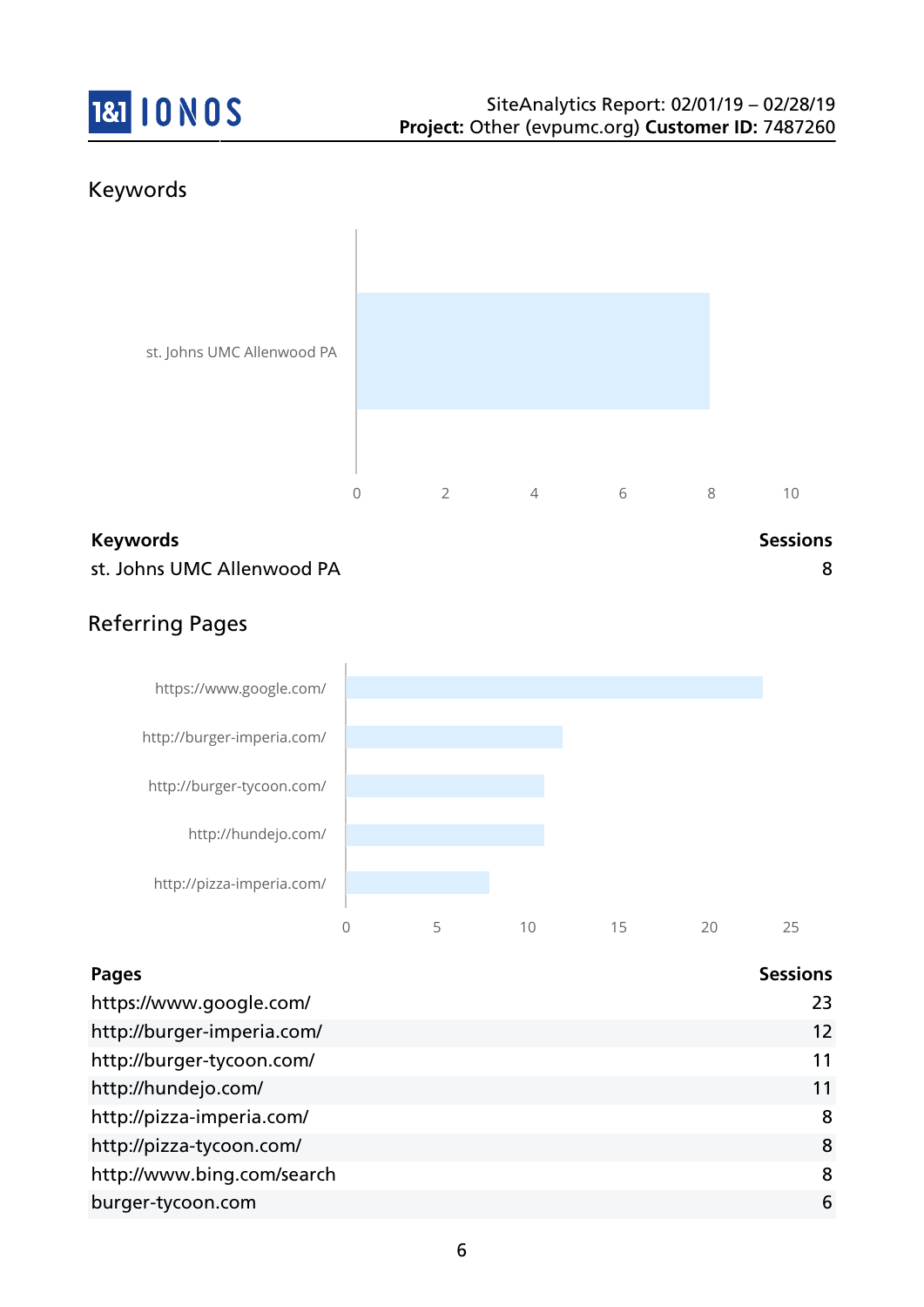

| <b>Pages</b>                                                                   | <b>Sessions</b> |
|--------------------------------------------------------------------------------|-----------------|
| hundejo.com                                                                    | 5               |
| pizza-tycoon.com                                                               | 5               |
| http://www.sogou.com/web                                                       | 4               |
| burger-imperia.com                                                             | 3               |
| evpumc.org                                                                     | 3               |
| http://www.marinetraffic.com                                                   | 3               |
| https://www.facebook.com/                                                      |                 |
| android-app://com.google.android.googlequicksearchbox/https/www.<br>google.com | 1               |
| http://www.baidu.com/s                                                         | 1               |
| http://www.google.com/url                                                      | 1               |
| https://lm.facebook.com/                                                       | 1               |
| pizza-imperia.com                                                              | 1               |

# **Browsers & Systems**

Browsers



| <b>Browsers</b>      | <b>Sessions</b> | Percentage |
|----------------------|-----------------|------------|
| Chrome               | 168             | 42.53%     |
| Firefox              | 35              | 8.86%      |
| <b>Chrome Mobile</b> | 27              | 6.84%      |
| IE                   | 18              | 4.56%      |
| Microsoft Edge       | 9               | 2.28%      |
| Safari mobile        | 9               | 2.28%      |
| Python-requests      |                 | 1.77%      |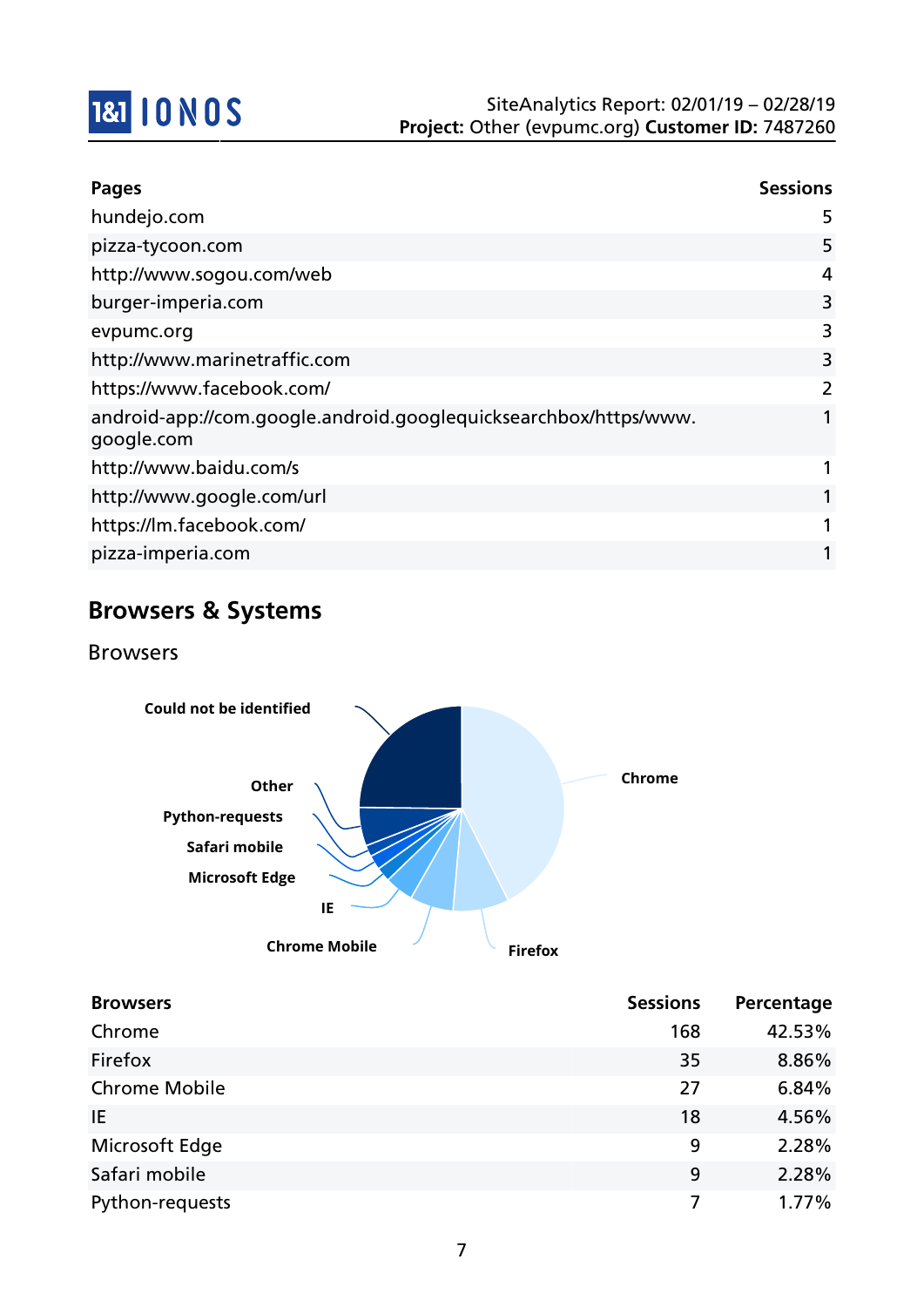

| <b>Browsers</b>               | <b>Sessions</b> | Percentage |
|-------------------------------|-----------------|------------|
| Opera                         | 5               | 1.27%      |
| Safari                        | 4               | 1.01%      |
| Sogou Explorer                | 4               | 1.01%      |
| Apache-HttpClient             | $\overline{2}$  | 0.51%      |
| Go http package               | $\overline{2}$  | 0.51%      |
| Google App                    | $\overline{2}$  | 0.51%      |
| Chromium                      | 1               | 0.25%      |
| <b>DomainCrawler</b>          | 1               | 0.25%      |
| Facebook App                  | 1               | 0.25%      |
| <b>Mobile Samsung Browser</b> | 1               | 0.25%      |
| <b>WkHTMLtoPDF</b>            | 1               | 0.25%      |
| Could not be identified       | 98              | 24.81%     |
| <b>Total</b>                  | 395             | 100.00%    |

### Operating Systems



| <b>Operating Systems</b> | <b>Sessions</b> | Percentage |
|--------------------------|-----------------|------------|
| <b>Windows</b>           | 180             | 45.57%     |
| Linux                    | 25              | 6.33%      |
| Android                  | 24              | 6.08%      |
| macOS                    | 22              | 5.57%      |
| OS X                     | 17              | 4.30%      |
| iOS                      | 17              | 4.30%      |
| <b>JVM</b>               | 2               | 0.51%      |
| Could not be identified  | 108             | 27.34%     |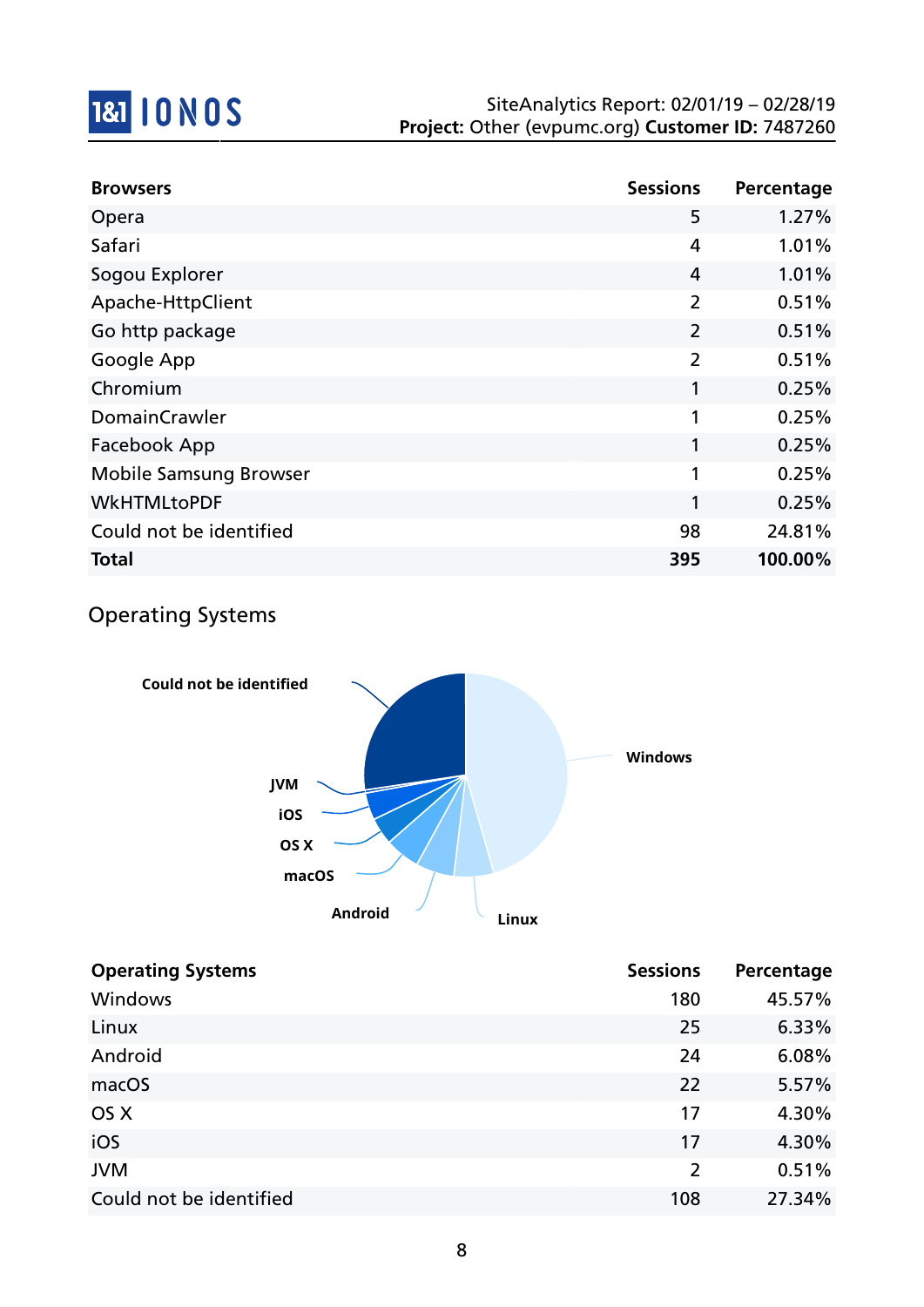

| <b>Operating Systems</b> |     | Sessions Percentage |
|--------------------------|-----|---------------------|
| <b>Total</b>             | 395 | 100.00%             |

# **Visitor Locations**

Countries

| <b>Countries</b>            | <b>Sessions</b> | Percentage |
|-----------------------------|-----------------|------------|
| <b>United States</b>        | 183             | 46.33%     |
| France                      | 55              | 13.92%     |
| China                       | 36              | 9.11%      |
| Canada                      | 8               | 2.03%      |
| <b>Netherlands</b>          | 7               | 1.77%      |
| Ireland                     | 6               | 1.52%      |
| Japan                       | 6               | 1.52%      |
| <b>Ukraine</b>              | 4               | 1.01%      |
| Germany                     | 3               | 0.76%      |
| <b>United Kingdom</b>       | $\overline{2}$  | 0.51%      |
| Cambodia                    | $\overline{2}$  | 0.51%      |
| Latvia                      | $\overline{2}$  | 0.51%      |
| Poland                      | $\overline{2}$  | 0.51%      |
| <b>United Arab Emirates</b> | $\mathbf{1}$    | 0.25%      |
| Antigua and Barbuda         | 1               | 0.25%      |
| Albania                     | $\mathbf{1}$    | 0.25%      |
| Australia                   | 1               | 0.25%      |
| Bangladesh                  | $\mathbf{1}$    | 0.25%      |
| Indonesia                   | 1               | 0.25%      |
| Italy                       | 1               | 0.25%      |
| South Korea                 | $\mathbf{1}$    | 0.25%      |
| Romania                     | 1               | 0.25%      |
| Serbia                      | 1               | 0.25%      |
| Sweden                      | 1               | 0.25%      |
| Turkey                      | 1               | 0.25%      |
| South Africa                | 1               | 0.25%      |
| Could not be identified     | 66              | 16.71%     |
| <b>Total</b>                | 395             | 100.00%    |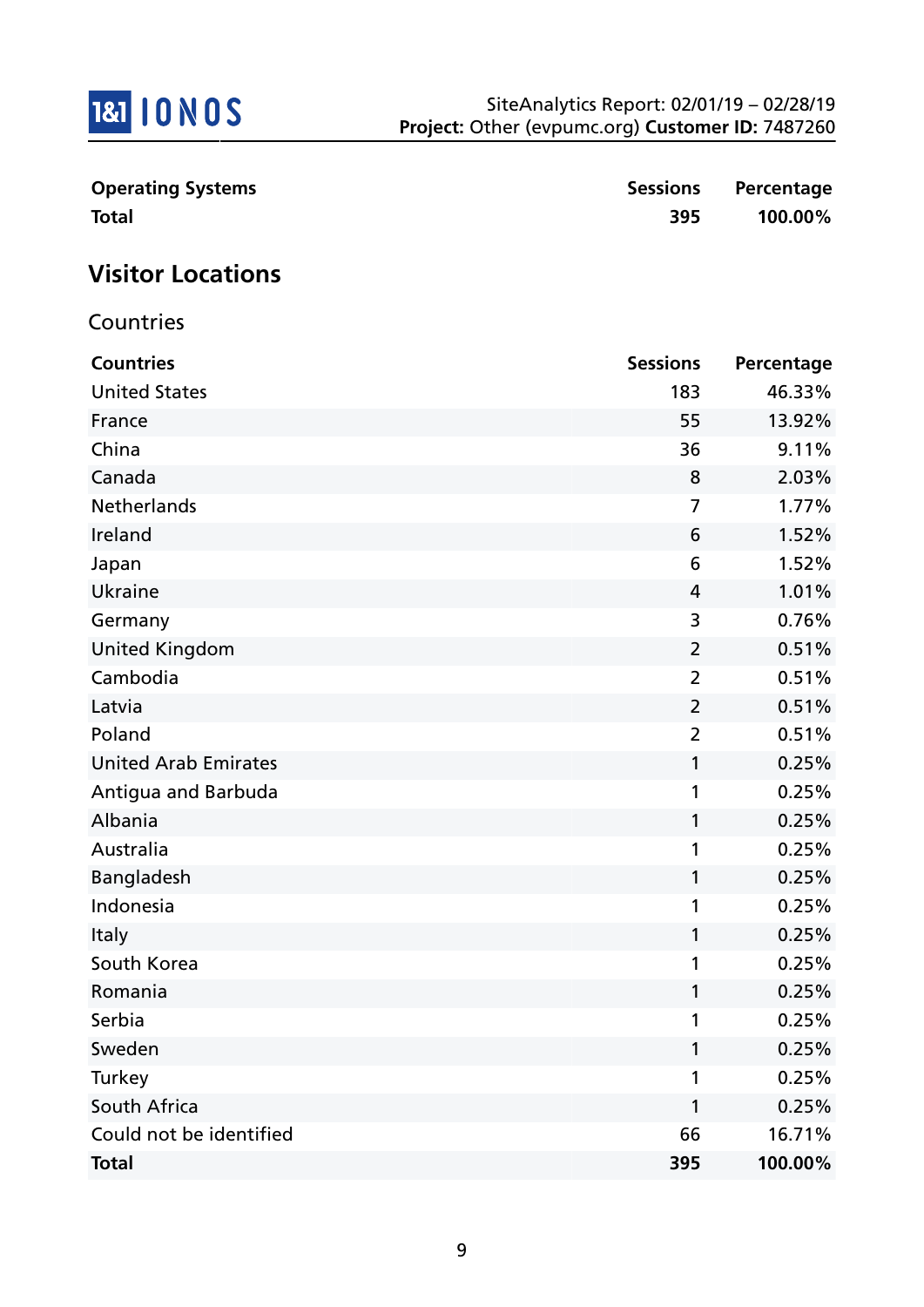### **Continents**

| <b>Continents</b>       | <b>Sessions</b> | Percentage |
|-------------------------|-----------------|------------|
| <b>North America</b>    | 192             | 48.61%     |
| Europe                  | 88              | 22.28%     |
| Asia                    | 49              | 12.41%     |
| Africa                  | 1               | 0.25%      |
| Oceania                 | 1               | 0.25%      |
| Could not be identified | 64              | 16.20%     |
| <b>Total</b>            | 395             | 100.00%    |

### **Information about the evaluations**

#### Visitors

This evaluation shows how many visitors accessed your website. Visitors are uniquely identified on the basis of the IP address and the browser ID. If a visitor goes to your website more than once a day, only one visitor is counted.

#### Sessions

This evaluation shows the number of sessions. A session starts when a visitor accesses your website and ends when he or she leaves it. A session ends automatically after 30 minutes without activity. If a visitor goes to your website more than once a day, multiple sessions are counted.

#### Search Engine Robots

This evaluation shows which search engine robots have accessed the pages of your website. Search engine robots automatically search the content of websites in order to keep search engine entries up to date.

#### Most Frequently Visited Pages

This evaluation shows which pages of your website were visited most often.

#### Keywords

This evaluations shows the keywords with which your website was most commonly found in search engines.

#### Referring Pages

This evaluation shows the websites from which visitors were transferred to your website.